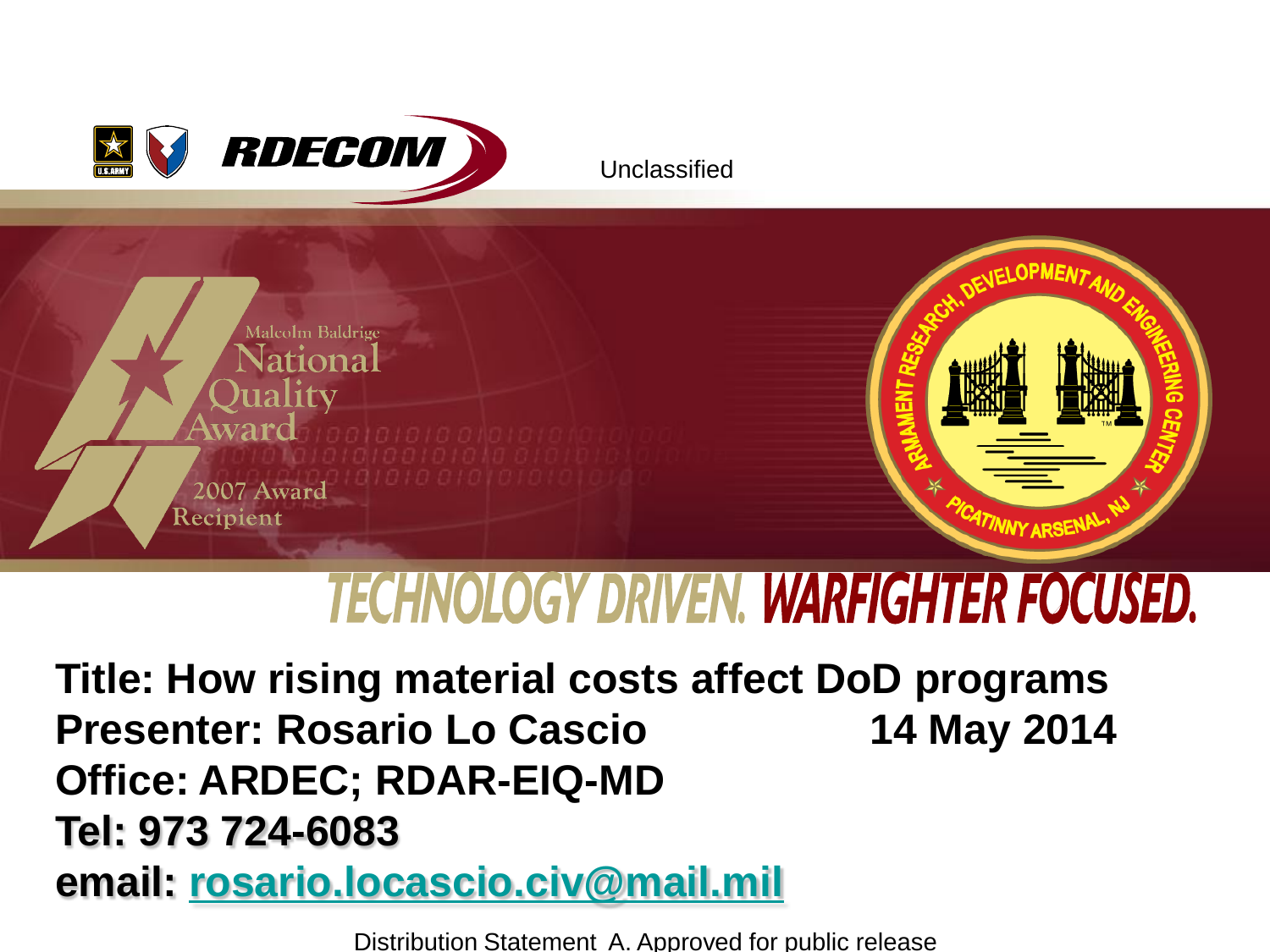

Presentation Outline

Unclassified

- Problem statement
- Background
- Reasons for high costs
- US reliance on importation of minerals and rare earth elements
- Risks to Department of Defense (DoD)
- Conclusions



Distribution Statement A. Approved for public release

Page 2 of 16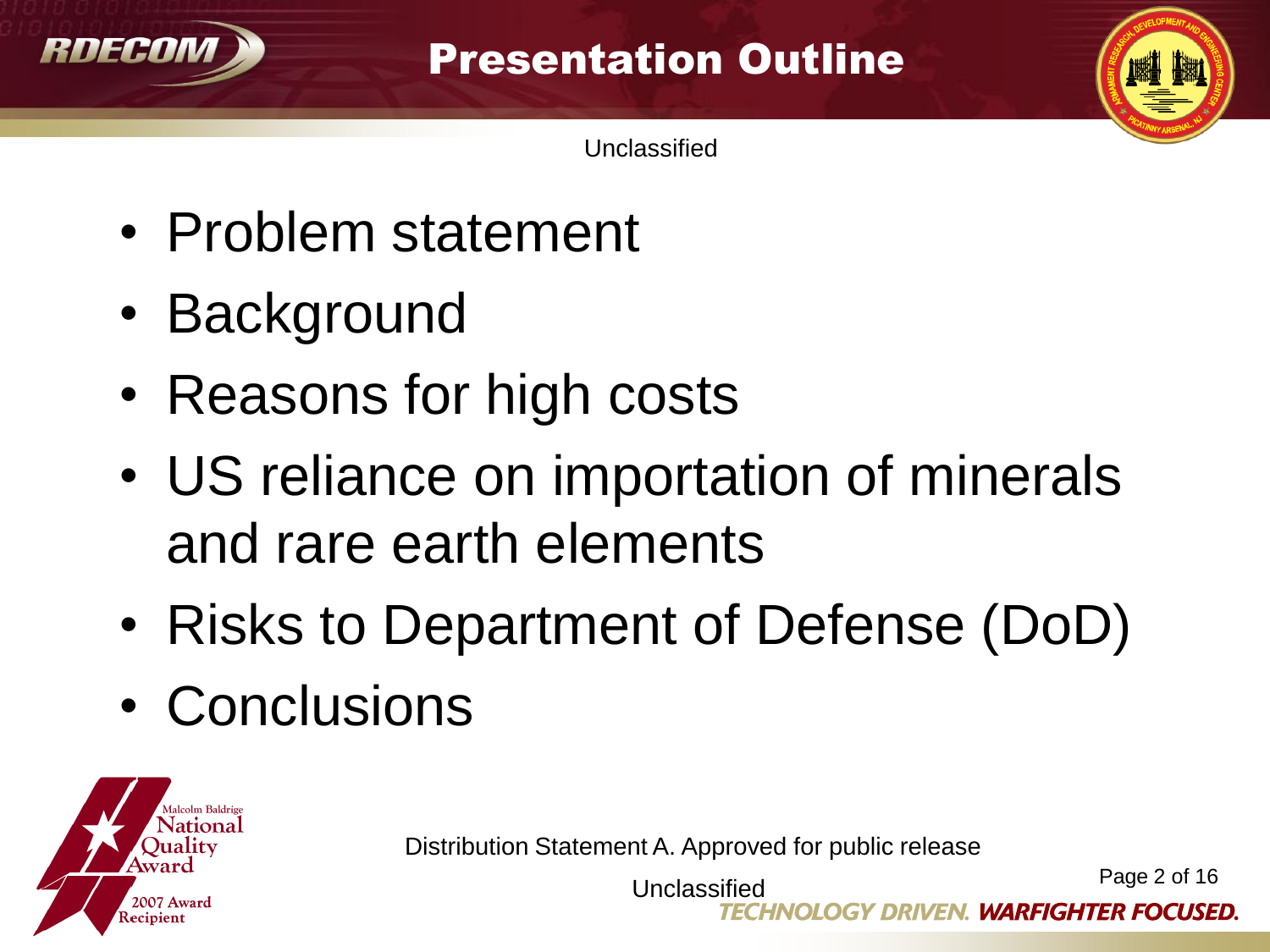

Problem Statement

Unclassified

 The DoD, working in an environment of budgetary constraints and higher material costs, will face challenges in fielding future weapon systems

## **Will these challenges present risks to national security?**



Distribution Statement A. Approved for public release

Unclassified

Page 3 of 16 OGY DRIVEN. WARFIGHTER FOCUSED.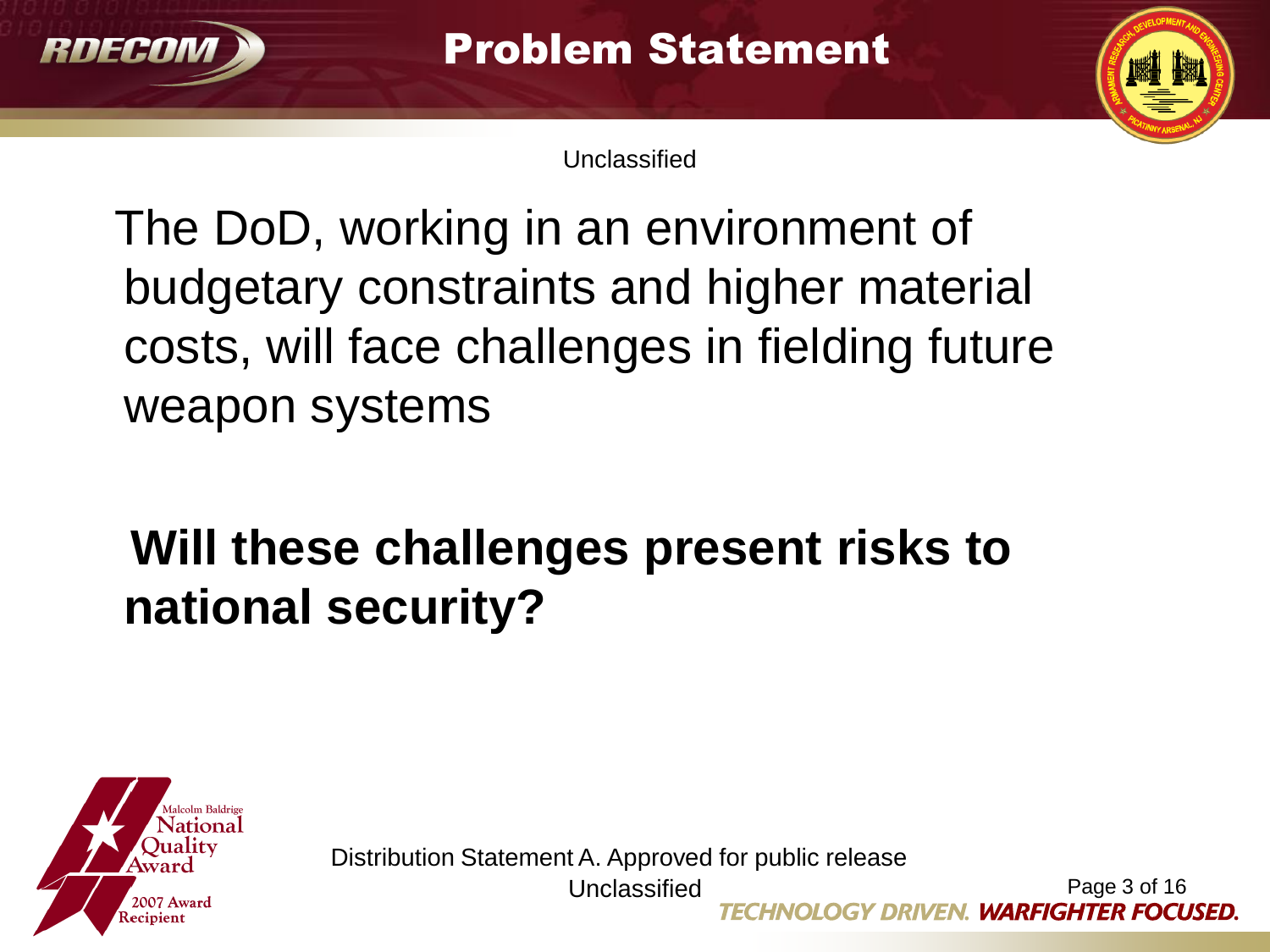

- The Defense National Stockpile Center (DNSC), Ft Belvoir, VA, was created in 1939 by the US War Department.
- After the Cold War ended with the collapse of the Soviet Union in 1992, the stockpile of 90 different commodities was reduced to just 17 by the end of 2007.
- In 2008, in a study titled Managing Material for a Twenty-first Century Military, the National Research Council (NRC) of the National Academy of Science addressed the need for a defense stockpile.



Distribution Statement A. Approved for public release

Page 4 of 16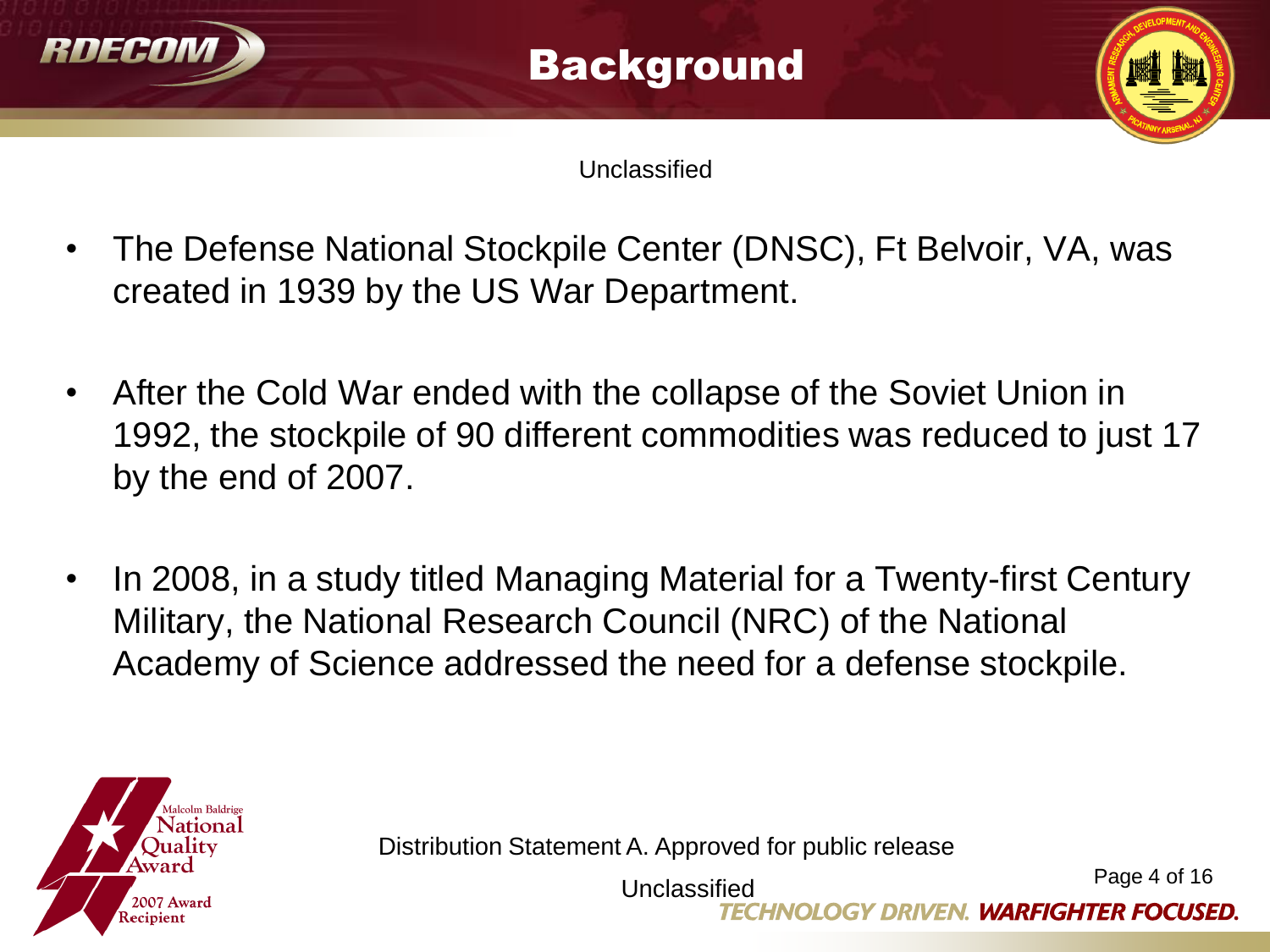



• The NRC study concluded with the following three (3) major threats to the supply of materials critical to the national defense:

> 1- Increased demand from around the world for commodities and materials.

2- Diminished domestic supply and processing capability along with greater dependence on foreign sources.

3- Higher risk and higher uncertainty about supply disruptions owing to the fragmentation of global supply chains.

eciniet

Source: Red Alert by Stephen Leeb, 2011, p98

Distribution Statement A. Approved for public release

Unclassified

Page 5 of 16

GY DRIVEN. WARFIGHTER FOCUSED.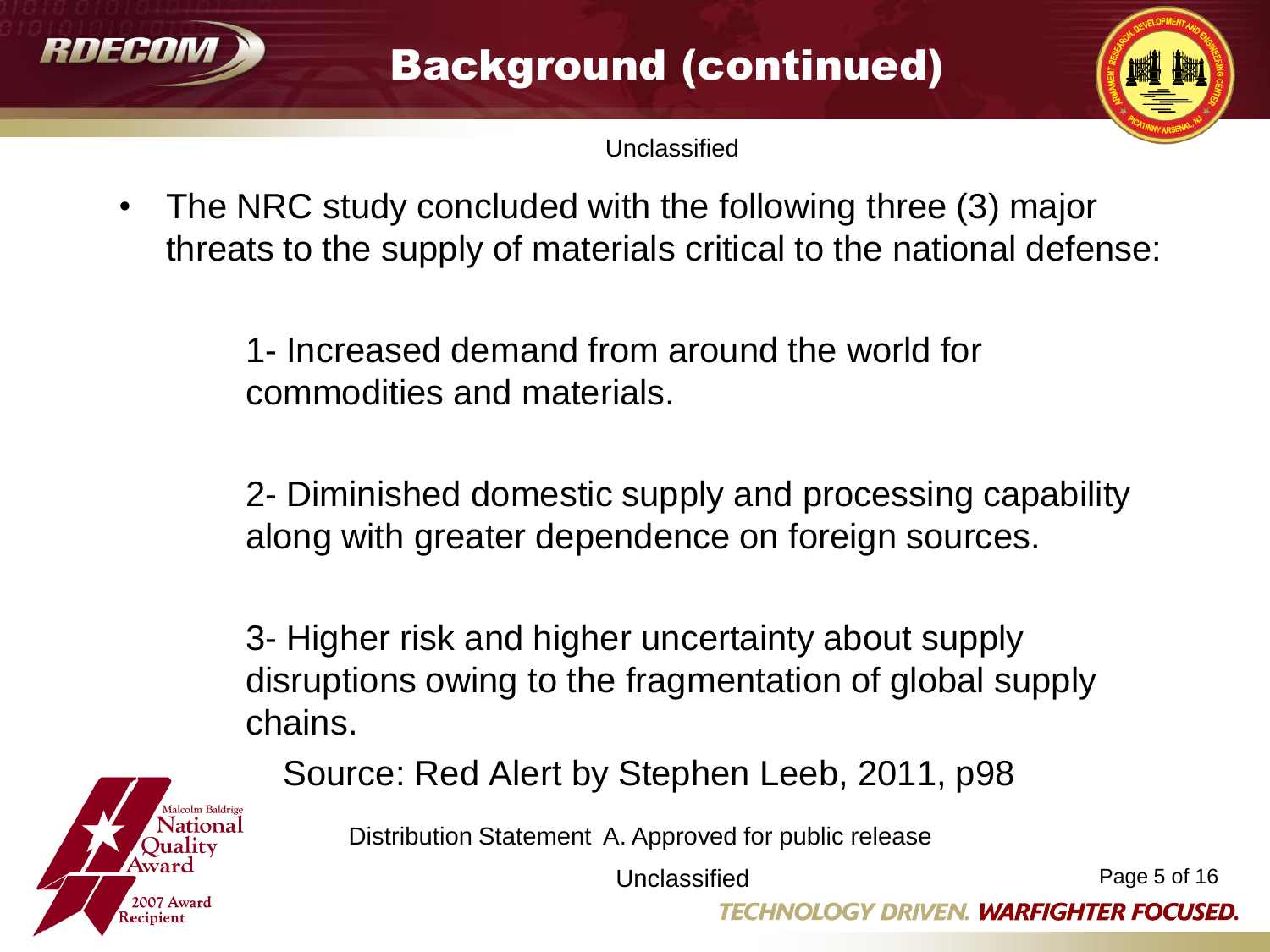

- Existing mines are old (up to 100 years old) and grade of metals per ton of earth removed are decreasing, requiring deeper digging:
	- Extra digging requires expensive energy and increases costs
	- Easily accessible material has been extracted

RNFCAM

**lecipien** 

- Mining is not a favorite investment in the US because of environmental issues- toxicity and pollution
- Lower mining and metal costs overseas shut down mines in US
- Some suppliers come from unstable countries not friendly to US interests
- China's demand of commodities has increased as well as it's competition with US for these metals

Distribution statement A. Approved for public release

Unclassified

Page 6 of 16

**GY DRIVEN. WARFIGHTER FOCUSED.**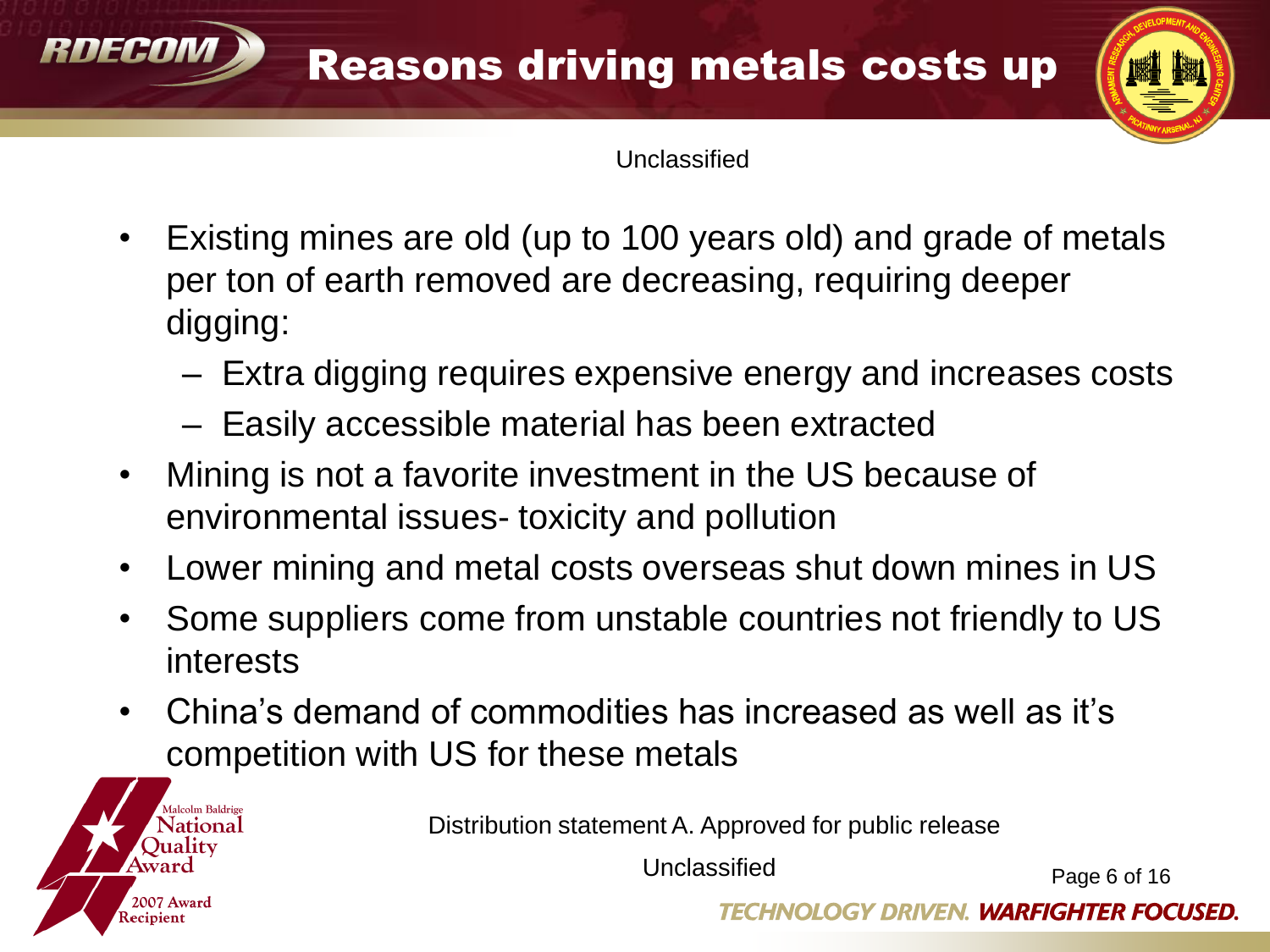

### Base metals costs

#### Unclassified

| <b>Material</b> | <b>Costs as of</b><br><b>14 March</b><br><b>14@LE</b> | <b>Costs as of</b><br>2001-2003 | <b>Percentage</b><br>(%) increase |
|-----------------|-------------------------------------------------------|---------------------------------|-----------------------------------|
| <b>Nickel</b>   | \$7.14/lb                                             | $<$ \$2/lb                      | 257%                              |
| Tin             | \$10.33                                               | $<$ \$5/lb                      | 106.60%                           |
| Lead            | \$.91/lb                                              | $<$ \$.50/lb                    | 82%                               |
| Zinc            | \$.90/lb                                              | $<$ \$.50/lb                    | 80%                               |
| Copper          | \$2.95/lb                                             | \$2/lb                          | 47.50%                            |
| Aluminum        | \$.77/lb                                              | $<$ \$.60/lb                    | 28.33%                            |





<http://www.infomine.com/investment/metal-price>

Distribution Statement A. Approved for public release Page 7 of 16 **Unclassified**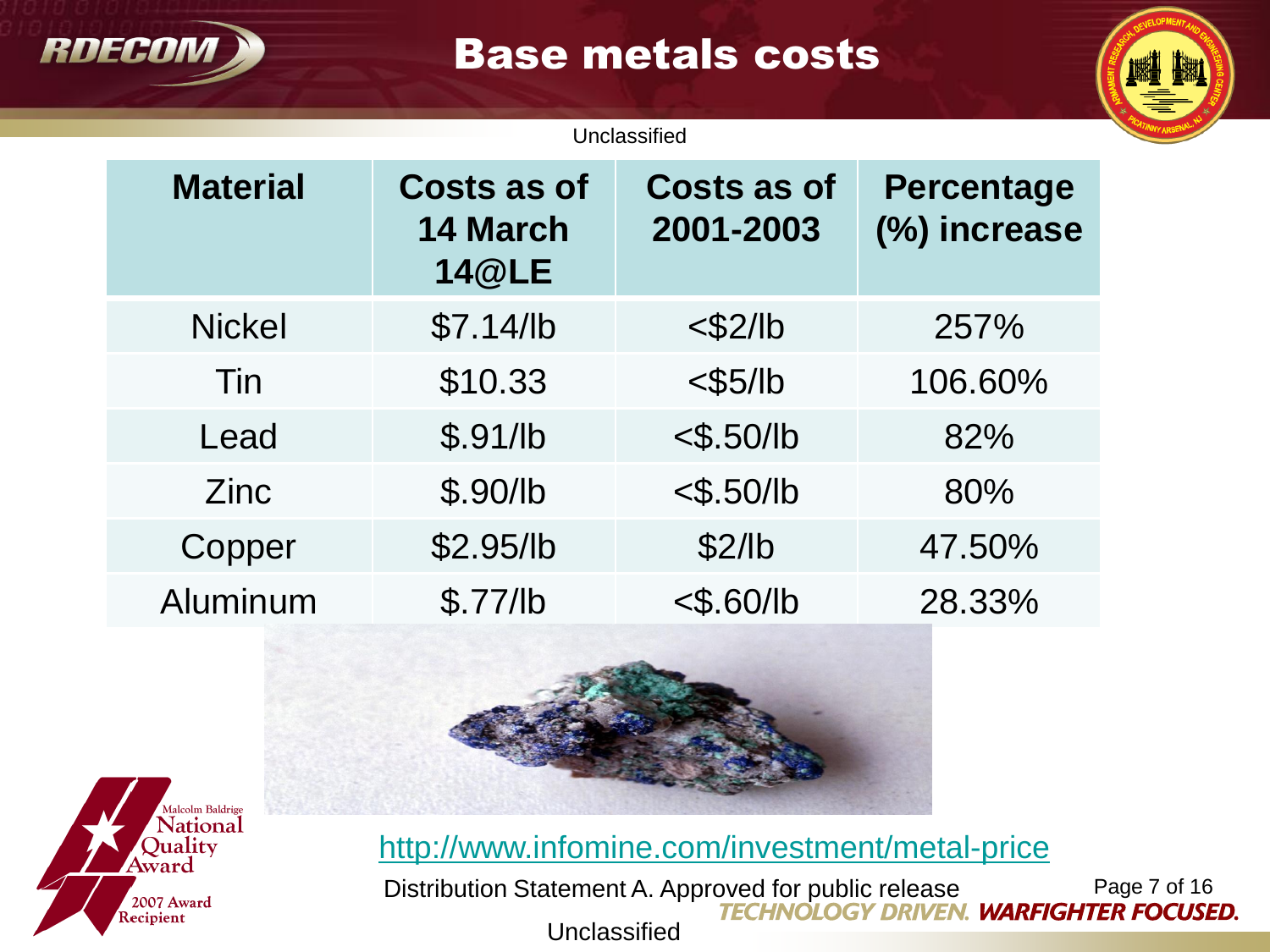#### List of Rare Earth Elements (REEs)

**RDECOM** 



|                                     |                                     | Unclassified                                                                                                       |                                            |
|-------------------------------------|-------------------------------------|--------------------------------------------------------------------------------------------------------------------|--------------------------------------------|
| <b>Material</b>                     | <b>Imports from</b><br><b>China</b> | <b>Use</b>                                                                                                         | Cost (as of 3<br><b>Mar 14)</b>            |
| Thulium                             | 100%                                | Lasers                                                                                                             | \$31,780/lb                                |
| Erbium                              | 100%                                | Amplifiers in fiber optics<br>data transmission                                                                    | \$102/b                                    |
| Neodymium                           | 100%                                | Laser range finders,<br>quidance systems, and<br>communications                                                    | \$44.50/lb                                 |
| Samarium<br>oxide                   | 100%                                | <b>Precision guided</b><br>weapons/white noise<br>production in stealth<br>technology                              | \$13.62/lb                                 |
| Lanthanum                           | 100%                                | <b>Night vision goggles</b>                                                                                        | \$5.90/lb                                  |
| Malcolm Baldrige<br><b>National</b> |                                     | http://www.mineralprices.com/default.aspx<br>Distribution Statement A. Approved for public release<br>Unclassified |                                            |
| 2007 Award<br>ecipient              |                                     | TECHNOLOGY DRIVEN                                                                                                  | Page 8 of 16<br><b>WARFIGHTER FOCUSED.</b> |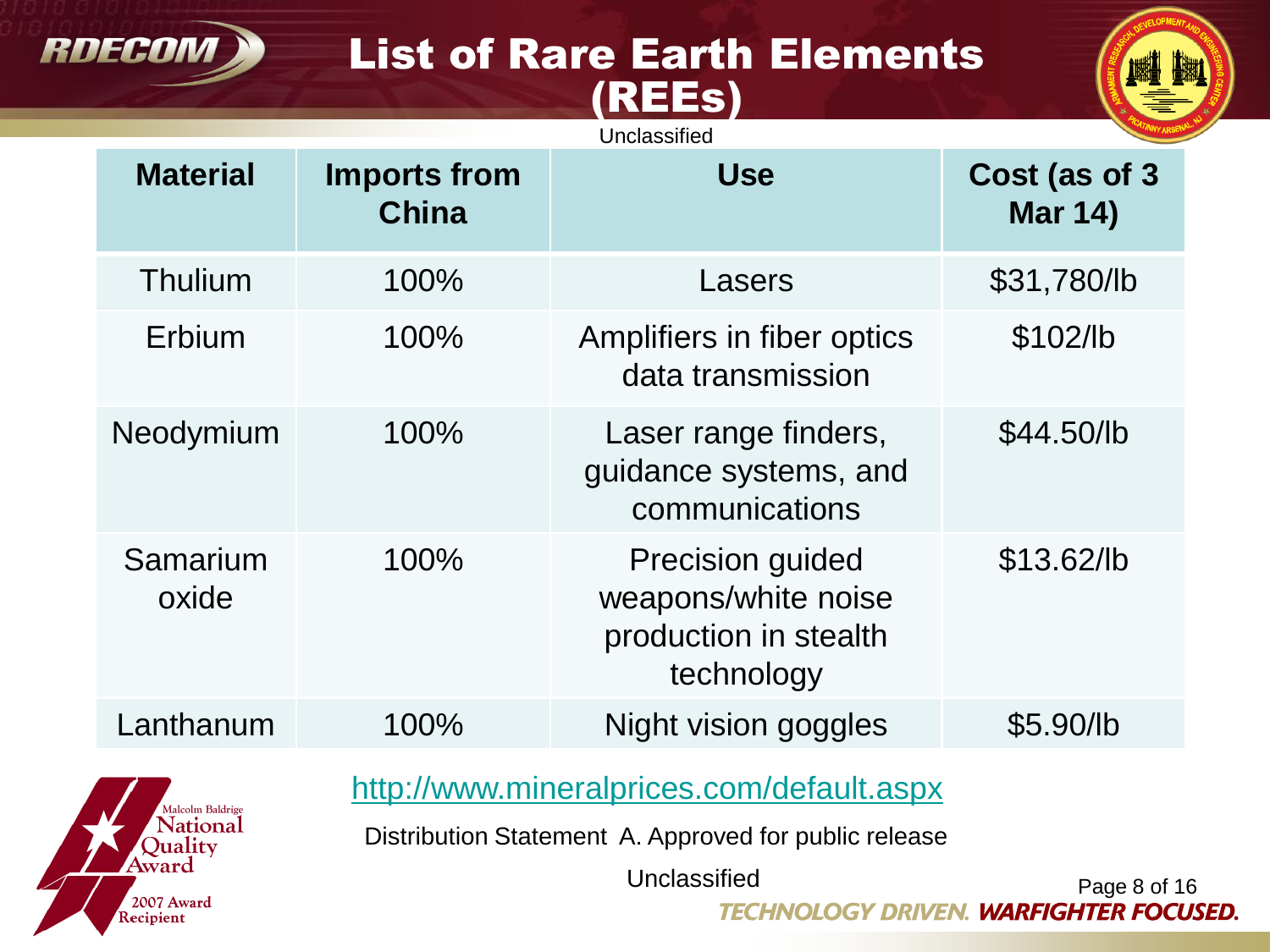

2007 Award Recipient

### World Production of REEs



Distribution Statement A. Approved for public release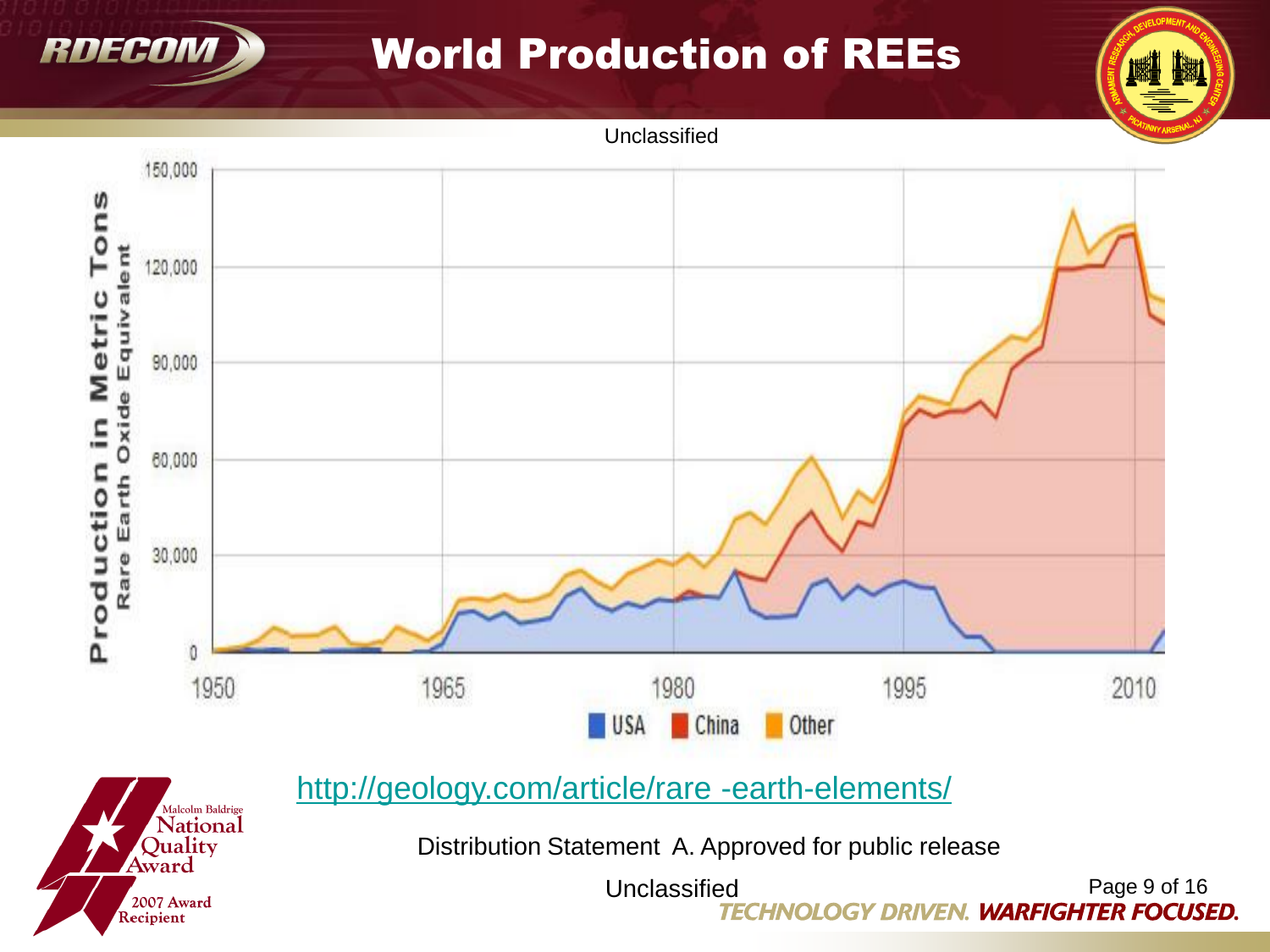

#### Variables affecting world production

Unclassified



Following are variables that can cause higher material costs:

- 1- Geopolitical events resulting in supply interruptions
- 2- Bull/bear market as a result of a growing or slowing economy
- 3- Supply and demand not in equilibrium cause price fluctuations
- 4- Rising economic powers increase demand
- 5- Earthquakes and mine flooding



Distribution Statement A. Approved for public release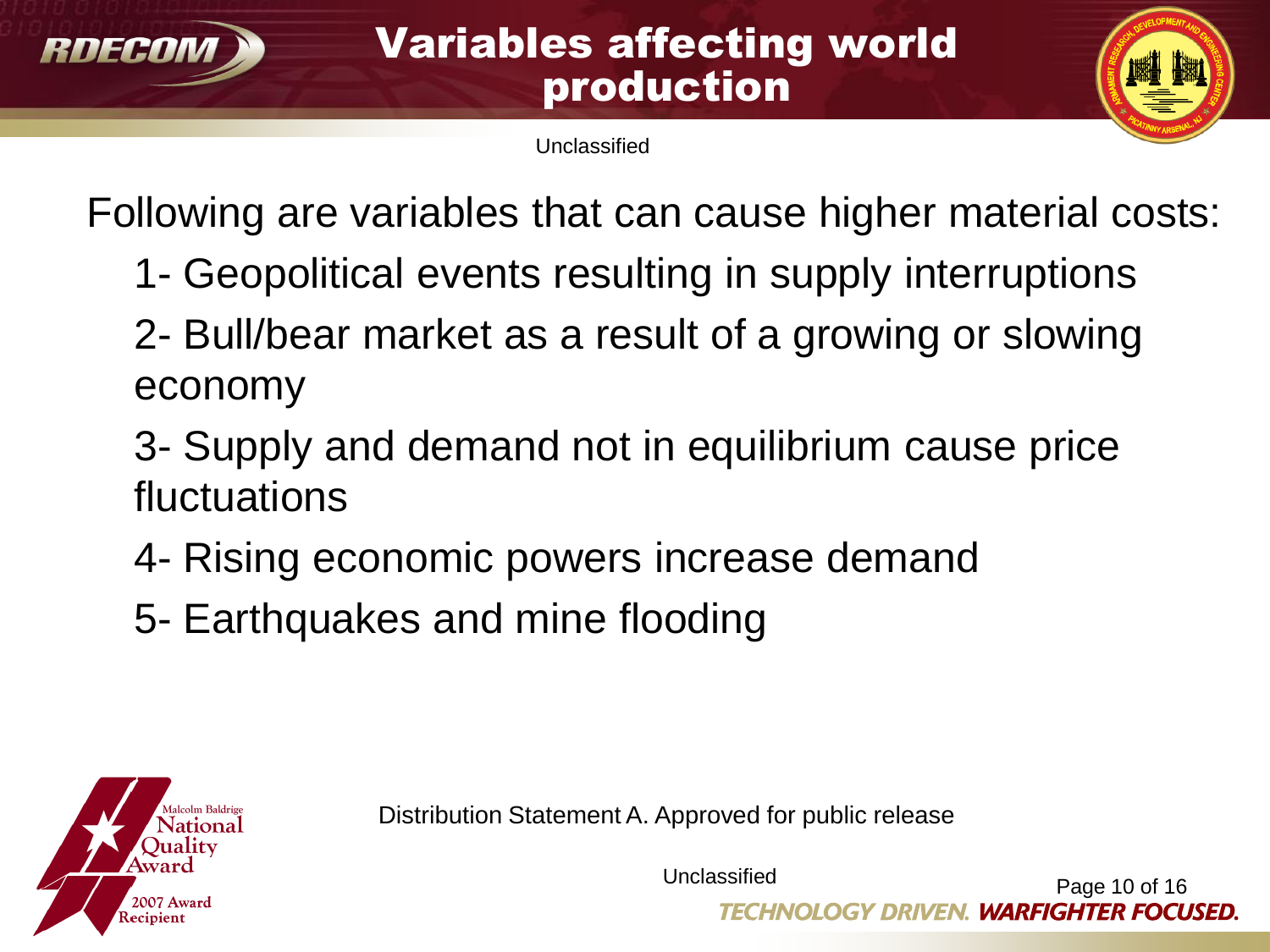

 Precision guided munitions, targeting lasers, avionics, radar systems, night vision equipment, satellites, communications systems, and stealth technology.





#### Source: Red Alert by Stephen Leeb, 2011, pgs 73-84

Distribution Statement A. Approved for public release

Unclassified

Page 11 of 16 **TECHNOLOGY DRIVEN. WARFIGHTER FOCUSED.**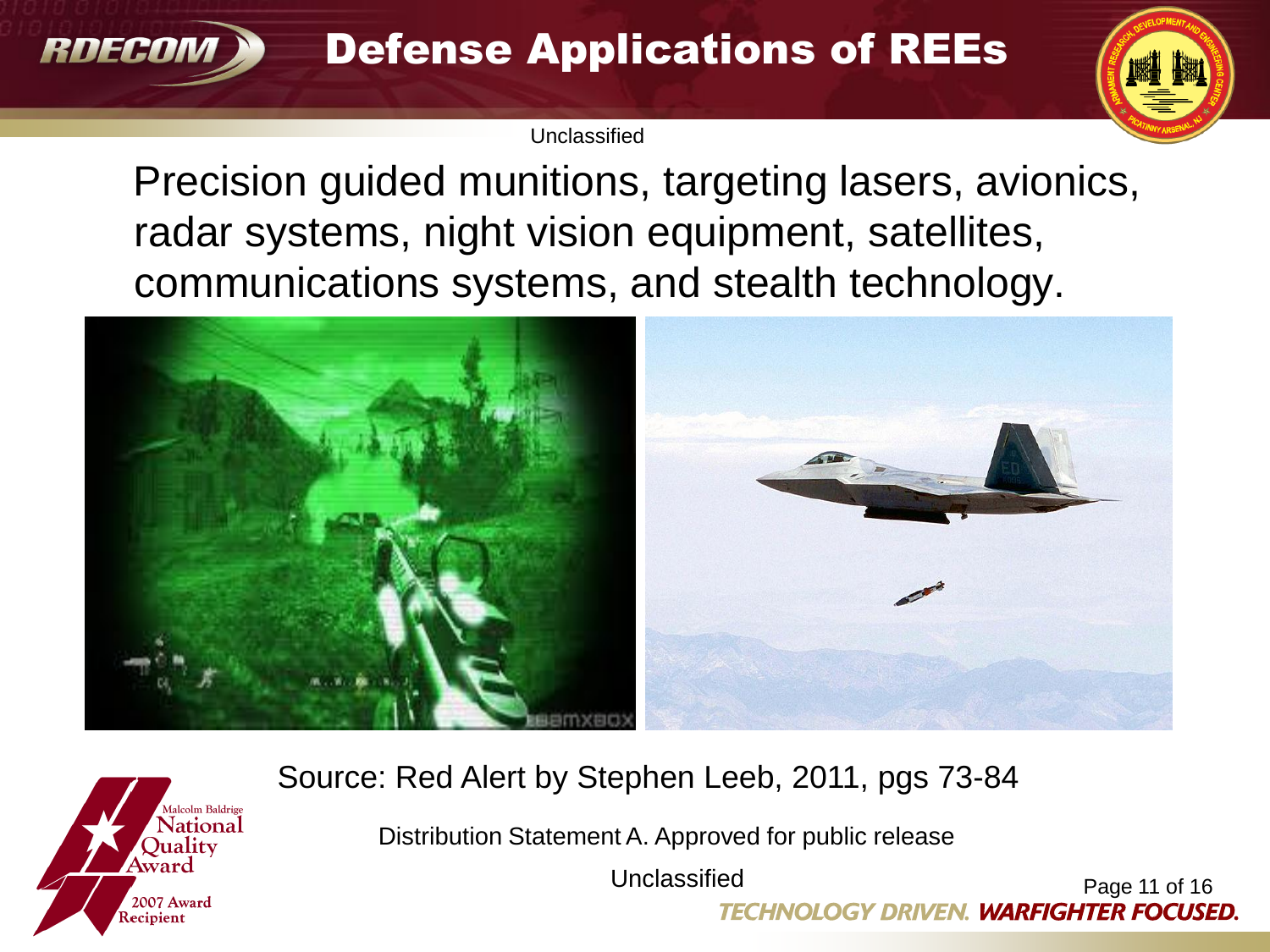

Recipien

Risk to DoD

Unclassified



• The inadequate supplies of key strategic metals could prove to be a major weakness if US finds itself in a confrontation with an adversary

> Weakness- an adversary has high tech weapons equal to or better than US

- Advantages in high technology weapon systems the US has enjoyed since WWII and made it a world superpower could be compromised if US Forces cannot field essential equipment in sufficient numbers.
- With budgetary constraints the DoD has to be more selective in deploying limited funds for new high tech programs; this is further complicated by a rising metal cost environment

Distribution Statement A. Approved for public release

Unclassified Page 12 of 16 **TECHNOLOGY DRIVEN. WARFIGHTER FOCUSED.**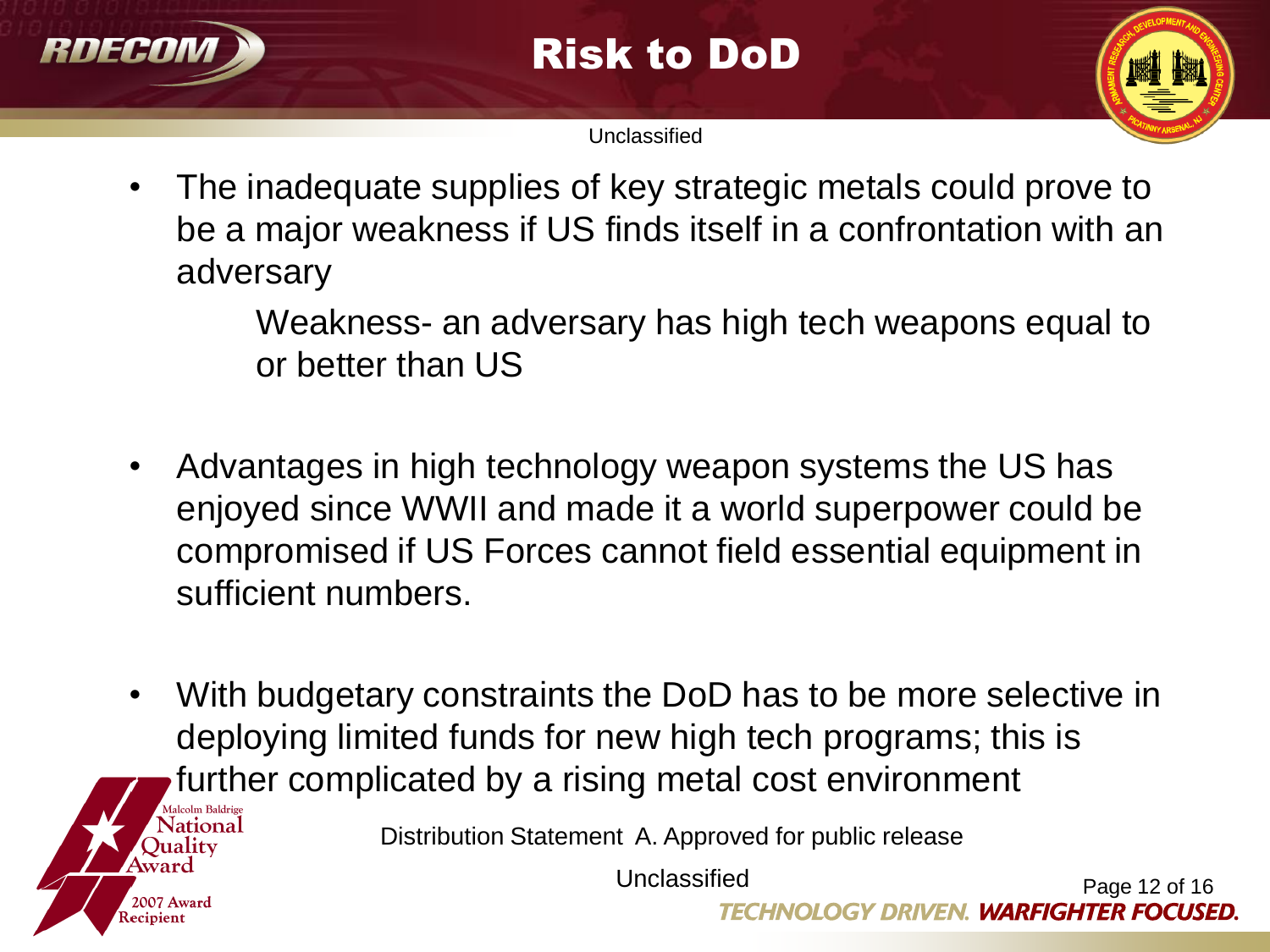

Conclusions

Unclassified

• The most critical REEs should be stockpiled to meet the national security requirements:

> Thulium, erbium, neodymium, samarium oxide, and lanthanum Expensive and low volume required

- The base metals cost increase range from 257% to 28.33% over a 10 year period but to consider is that the world economy is slowing Less expensive and high volume required
- **Will these challenges present risks to national security?**



 **The answer is a yes due to rising costs and inadequate supply chains as discussed**

Distribution Statement A. Approved for public release

Unclassified

Page 13 of 16 **GY DRIVEN. WARFIGHTER FOCUSED.**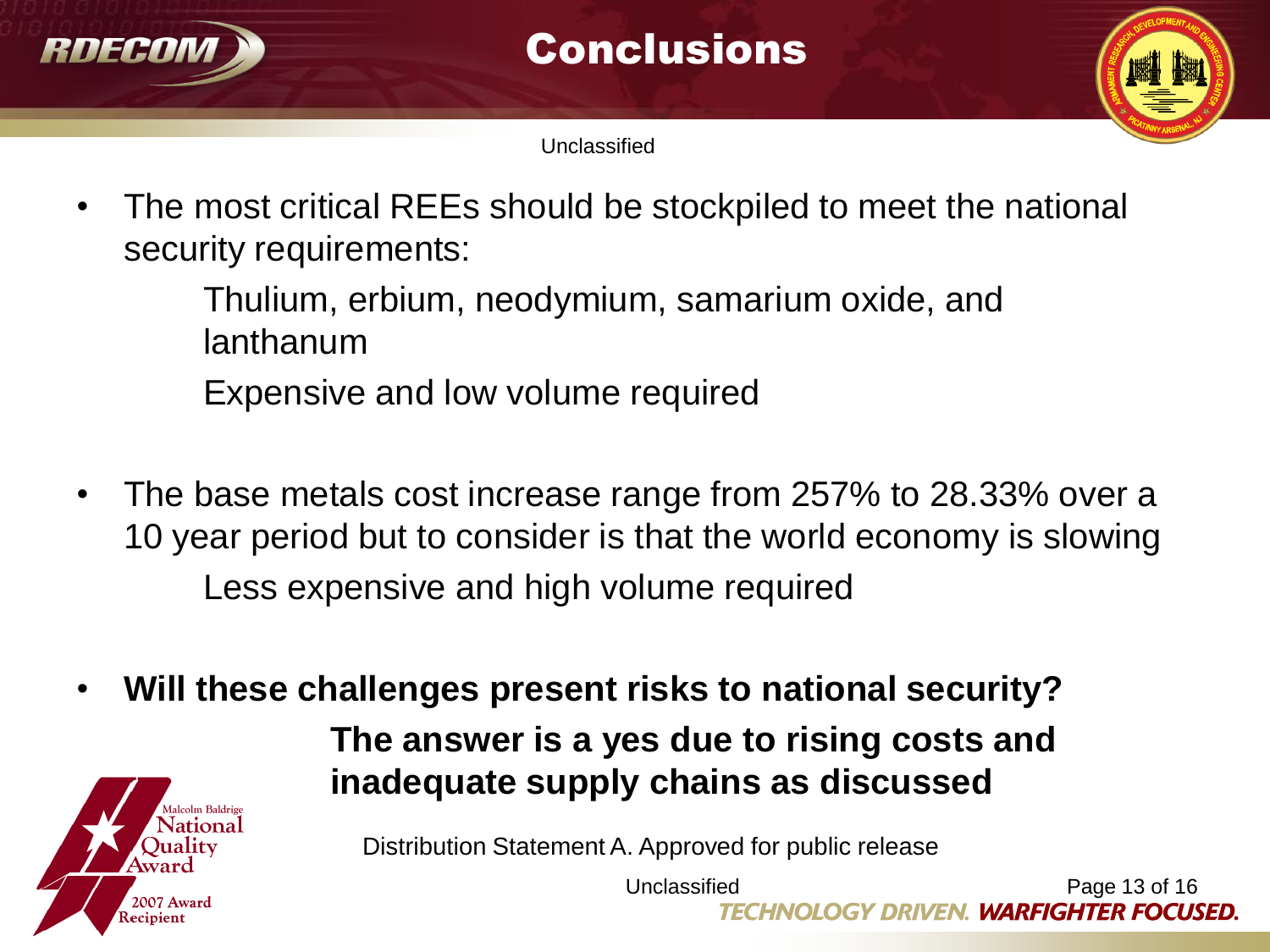



- Recommend stockpile reduce the 100% REEs imports by:
	- 1- develop our domestic resources

2- work with friendly countries like Australia and Canada for a stable supply chain

3- investigate feasibility of recycling the scrap known to contain REEs

4- shorten the environmental process approval required to open a new mine from an estimated 15-20 year to 7-10 year

• Start the stockpile of up to 90 metals with a budget of \$2 billion to \$3 billion annually over a 5-10 year period



Distribution Statement A. Approved for public release;

Unclassified

Page 14 of 16 *'EN. WARFIGHTER FOCUSED.*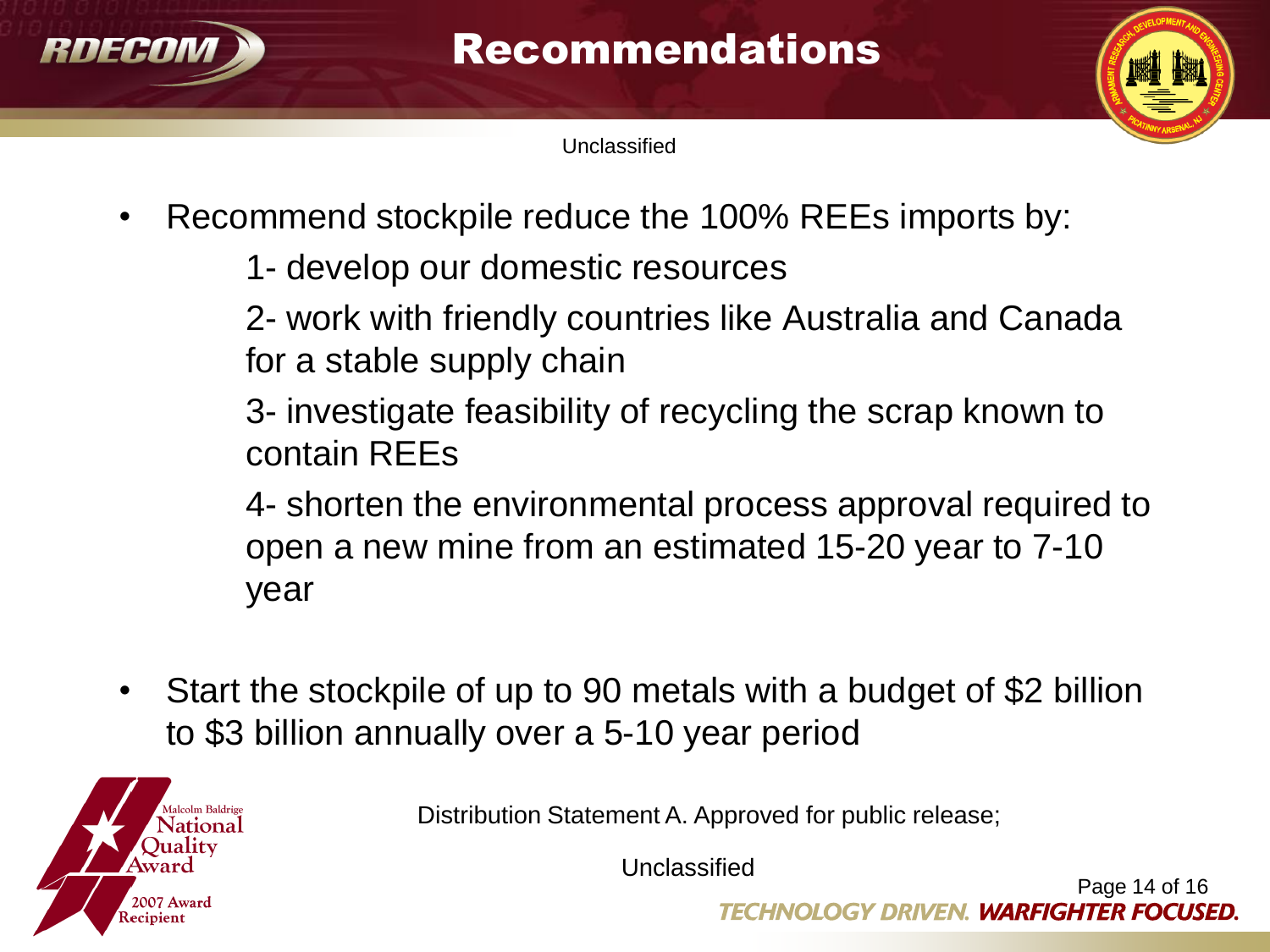

#### List of sources

Unclassified

Book: Red Alert by Stephen Leeb, 2011

Sites:

<http://www.infomine.com/investment/metal-price>

<http://www.mineralprices.com/default.aspx>

<http://geology.com/article/rare -earth-elements/>

<http://en.wikipedia.org/wiki/Prices-of-elements-and-their-compounds>



Distribution Statement A. Approved for public release

Unclassified

Page 15 of 16 **TECHNOLOGY DRIVEN. WARFIGHTER FOCUSED.**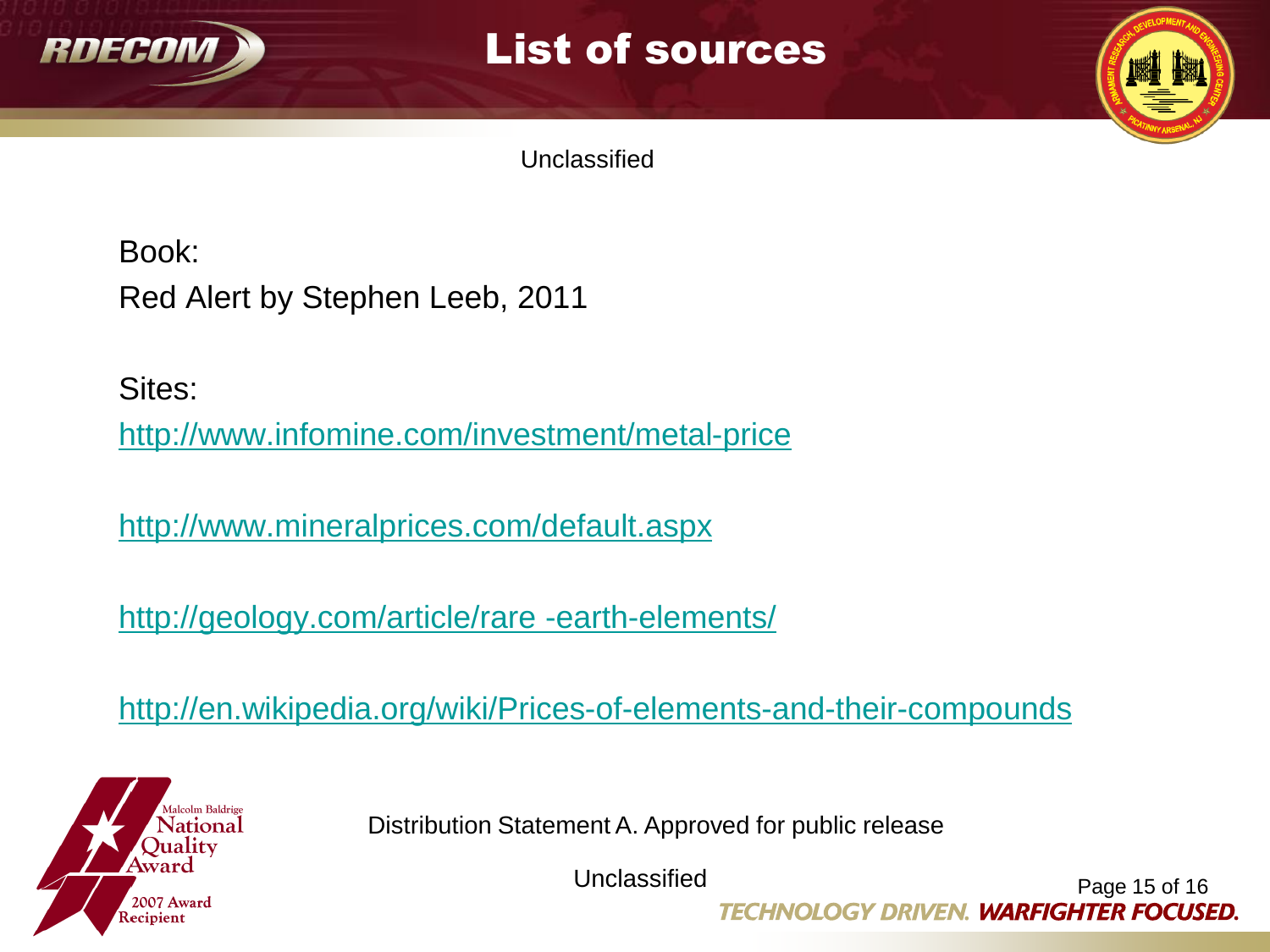

QUESTIONS

Unclassified

# Thank you Any Questions?





Distribution Statement A. Approved for public release

Unclassified

Page 16 of 16

**TECHNOLOGY DRIVEN. WARFIGHTER FOCUSED.**